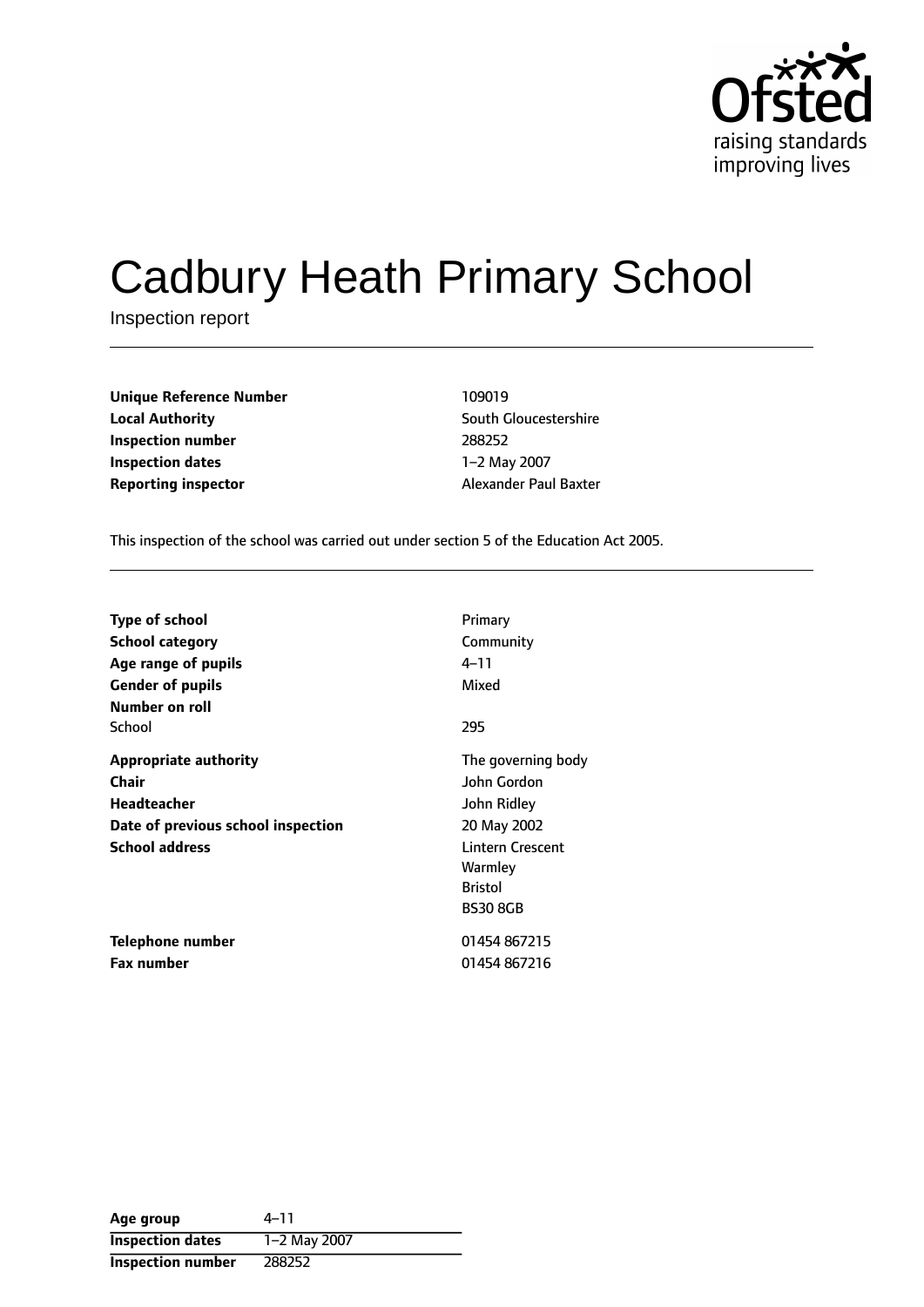.

© Crown copyright 2007

#### Website: www.ofsted.gov.uk

This document may be reproduced in whole or in part for non-commercial educational purposes, provided that the information quoted is reproduced without adaptation and the source and date of publication are stated.

Further copies of this report are obtainable from the school. Under the Education Act 2005, the school must provide a copy of this report free of charge to certain categories of people. A charge not exceeding the full cost of reproduction may be made for any other copies supplied.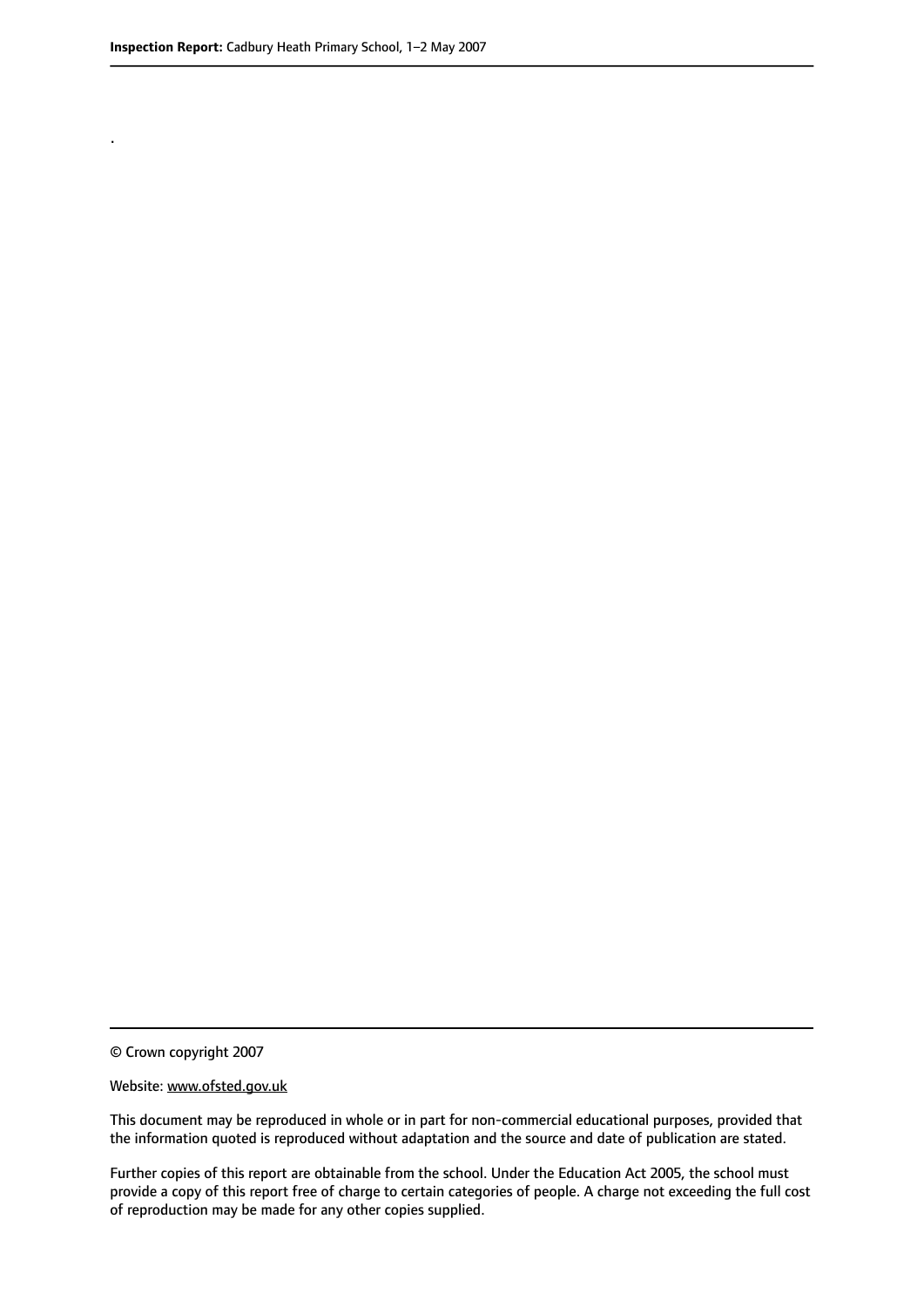# **Introduction**

The inspection was carried out by three Additional Inspectors.

## **Description of the school**

Cadbury Heath Primary School admits pupils from the local area. The percentage of pupils known to be eligible for free school meals is below average. The number of pupils with learning difficulties and disabilities is also below average, but there are more pupils with a statement of special educational need than is found nationally. No pupils need specialist support for English as an additional language and very few are from minority ethnic backgrounds. Children's attainment on entry is below that expected for their age. The school has experienced varying degrees of staff absence for some time. Currently approximately a third of the permanent teaching staff is absent.

#### **Key for inspection grades**

| Grade 1 | Outstanding  |
|---------|--------------|
| Grade 2 | Good         |
| Grade 3 | Satisfactory |
| Grade 4 | Inadequate   |
|         |              |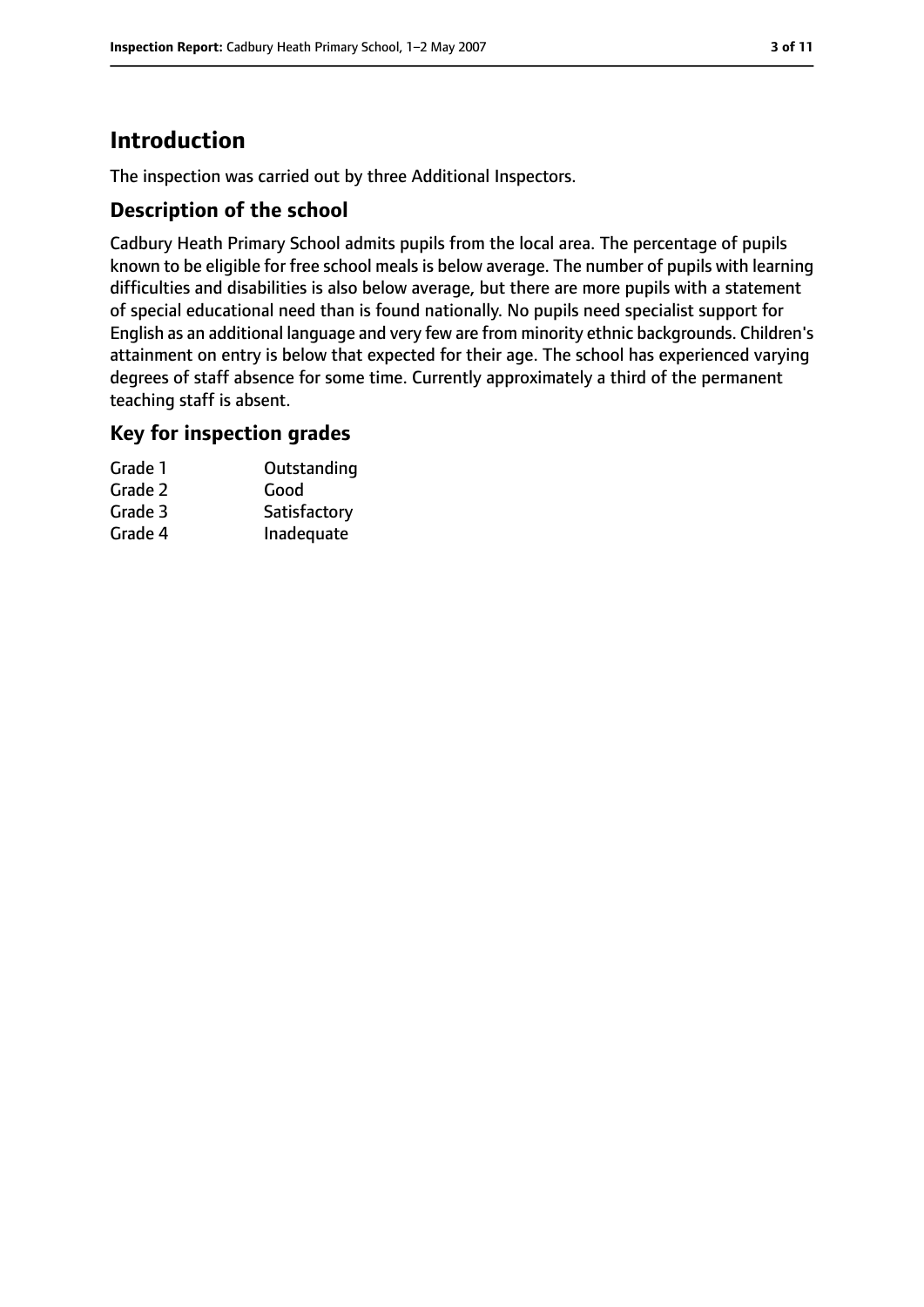# **Overall effectiveness of the school**

#### **Grade: 3**

Cadbury Heath Primary School provides a satisfactory, but improving, quality of education for its pupils. The headteacher, staff and governors provide good care, guidance and support. Pastoral care is particularly strong and as a result, pupils have an excellent understanding of the importance of adopting a healthy lifestyle. The school promotes close, effective partnerships with parents and outside agencies. These help to ensure that the pupils' personal development and well-being are good. Parents welcome this and one wrote, 'I would recommend Cadbury Heath to anyone.' There is particularly good provision for pupils with learning difficulties or disabilities. Pupils enjoy being at school as seen in their good attendance, very warm relationships and wholehearted contributions to school and local community events.

In recent years instability in staffing has contributed to weaknesses in teaching and in pupils' academic achievement, particularly in Years 3 to 6. Although a level of staff absence continues, the school issystematically rebuilding its effectiveness by developing teamsto lead and manage key aspects of its work. Improvements are noted by pupils and parents. Leadership and management are satisfactory. The quality of the school's self-evaluation is sound. Key areas for improvement, for example improving the consistency of teaching, have been identified correctly. Senior managers, subject and year leaders and governors have clear monitoring roles and responsibilities. Together they are having an increasingly beneficial effect on improving teaching and pupils' progress. As with other initiatives, strengthened management structures have not been in place long enough to achieve these fully.

A significant number of children enter school with below average skills, especially in communication. Children are taught well and make good progress in the Foundation Stage (Reception Year.) Good progress continues through Years 1 and 2. As a result standards are mostly above average in reading, writing and mathematics by the end of Year 2. Although standards are broadly average in Year 6, there is some variation in how well pupils do in different subjects. Pupils make good progress and attain above average standards in science, information and communication technology (ICT) and in physical education. Progress is satisfactory and standards are average in English and mathematics. Standards have improved, but are still constrained at times by some variations in the quality of teaching and learning, particularly in mathematics. There has been some improvement in this subject, for example, in pupils' skills in calculation, but overall achievement is still not good enough.

Teaching and learning are satisfactory. Teaching is consistently good for children in Reception and in Years 1 and 2. A strong emphasis on practical work secures the children's success as learners. Teaching and learning are satisfactory in Years 3 to 6. They are improving as the focus on developing pupils' academic skills intensifies. Teachers mostly know their pupils well, but do not always make enough use of assessment information to set clear targets for pupils. Not all marking of pupils' work is effective. The school provides an appropriately planned curriculum. It is enriched by a good range of clubs and activities, notably in sports, which are promoted very effectively.

## **What the school should do to improve further**

- Improve the consistency of teaching and learning in Years 3 to 6 to raise achievement and standards further, especially in mathematics.
- Strengthen teachers' marking and the use of individual targets for pupils to make sure that pupils know what they have to do to improve.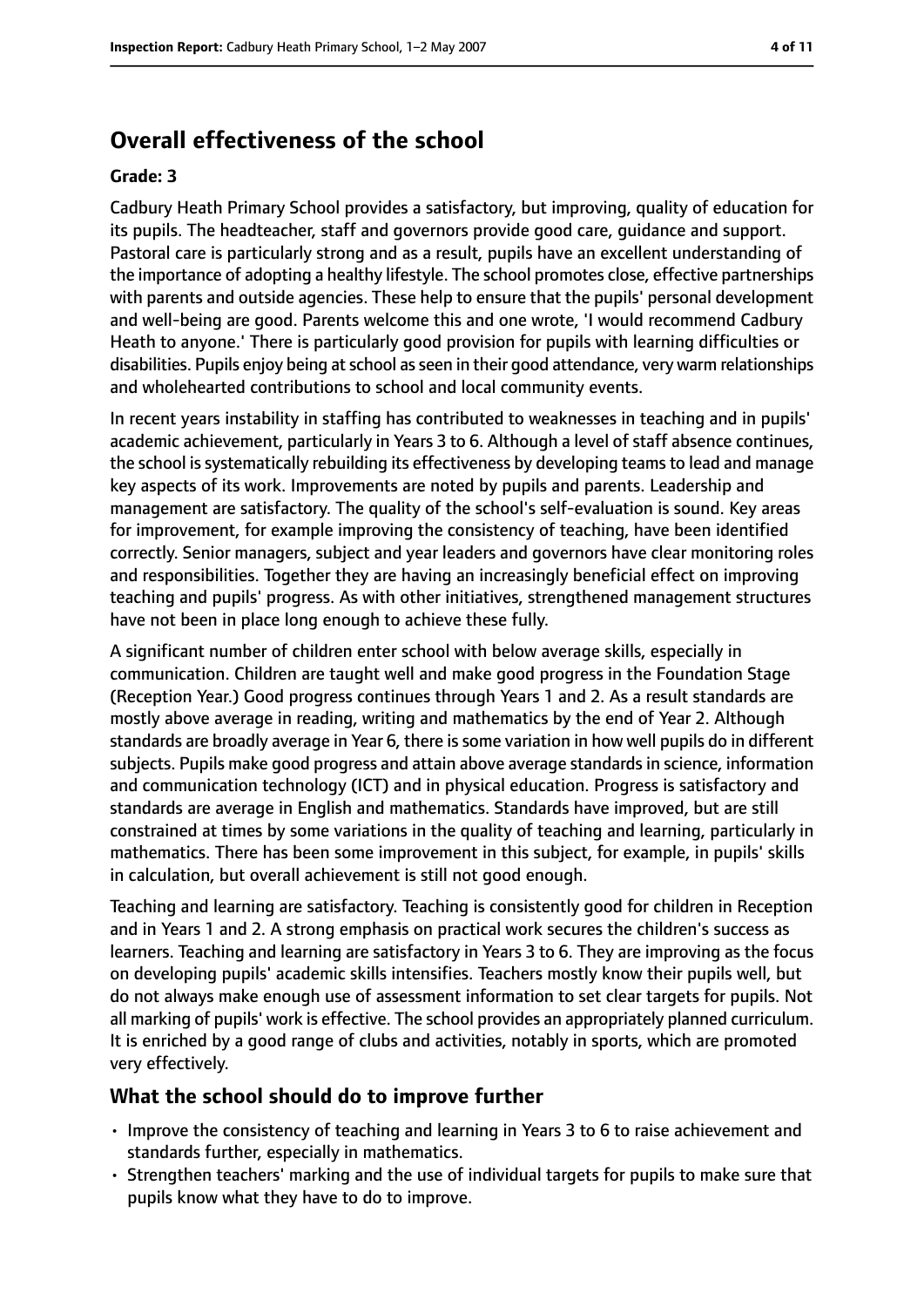# **Achievement and standards**

#### **Grade: 3**

Standards are broadly average in Year 6. Most pupils achieve satisfactorily in relation to their capabilities by the time they leave the school. Children make a good start in the Reception Year, especially in developing their physical skills and in personal, social and emotional development. Good progress continues through Years 1 and 2. Standards are above average in Year 2. In 2005 and 2006 pupils' progress in Years 3 to 6 was constrained by weakened teaching, and standards at the end of Year 6 dipped, especially in mathematics. Since then, improving teaching, typified by a more precise focus on pupils' academic learning, has re-established satisfactory progress. An increasing number of pupils are on course to meet challenging targets and are now achieving well, but there is still too much variation in the quality of teaching and pupils' learning. This year standards in Year 6 are average in English and mathematics and are above average in science and in ICT. Pupils also achieve well in physical education. In English, pupils are doing as well as they should given their starting points and standards in this subject are set to rise further. Although improving, standards and pupils' achievements in mathematics are still not high enough.

# **Personal development and well-being**

#### **Grade: 2**

The youngest children make a very good start in developing positive attitudes and this is sustained throughout the school. 'Everybody helps each other' is how a pupil summed up why he enjoyed school. Behaviour is good, with a very small minority of pupils who need extra guidance receiving good support. Pupils and their parents are unanimous about bullying being very rare and always being effectively dealt with. There have been no incidents of racial harassment.

Pupils' spiritual, moral, social and cultural development is good. They respond well to opportunities for reflection and have a strong understanding of right and wrong. Pupils have a clear awareness of the needs of others and conduct themselves safely and considerately. Their understanding of the diversity of British society is more limited. Pupils enthusiastically adopt very healthy lifestyles through participation in sport and choosing healthy diets. They have a strong voice, through an active school council, and their views are gathered and acted upon. This empowers pupils in contributing to the running of the school, for example, as 'playground buddies', and to the wider community. Pupils show good teamwork and are confident speakers. Their literacy and numeracy skills prepare them satisfactorily for their future economic well-being.

# **Quality of provision**

## **Teaching and learning**

#### **Grade: 3**

Children are taught well in Reception where they are given very effective support which promotes their personal, social and emotional development. Teaching and learning are also good in Years 1 and 2 classes. Here well embedded strategies, for example the use of 'can do statements' which inform pupils about how well they are doing, underpin learning. Other effective features such as warm relationships, valuing pupils' contributions and good use of ICT, continue through the school. The pace of learning slips through Years 3 to 6 because of inconsistencies in the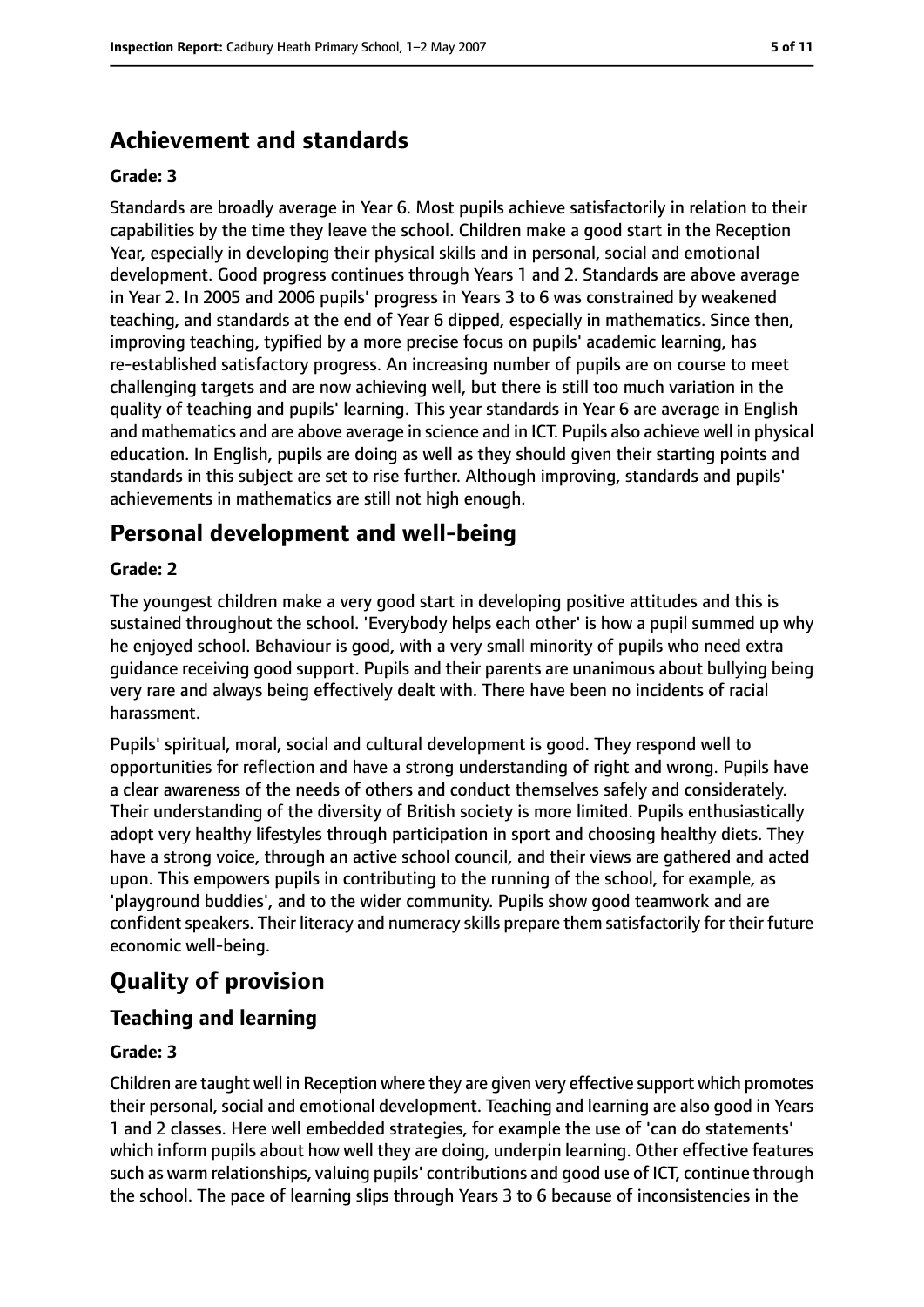quality of teaching. The school hasrecognised this and has put in place several initiatives which are bringing improvement. These include strengthening teachers' plans and clarifying learning objectives. As a consequence, teaching is now satisfactory, and some aspects have shown good improvement. Other initiatives need more time to take full effect. The use of targets is not fully embedded in all classes and teachers' marking is not consistently good. This means that at times pupils do not know what they have to do to improve. This is particularly affecting their progress in mathematics.

#### **Curriculum and other activities**

#### **Grade: 3**

The curriculum meets the needs of all learners. Children in Reception experience a broad curriculum which takes good account of their stages of development. Throughout the school, there is good enrichment from a wide range of clubs, with sporting opportunities being a significant strength. There is an appropriate focus on literacy and numeracy. Relatively recent actions to strengthen planning are leading to improved progression in pupils' learning, but have yet to lift their achievement over time. Assessments of pupils' writing in Years 3 to 6 are used effectively to lift expectations and encourage extended writing. In mathematics there are not enough opportunities for problem solving and this constrains learning at times. Pupils with learning difficulties and disabilities are supported well through carefully planned additional activities. Pupils receive very good quidance on health and personal safety matters. The school's stimulating facilities, especially outdoors, enhance pupils' learning experiences.

#### **Care, guidance and support**

#### **Grade: 2**

All adults in the school fulfil its aim of cherishing pupils. Parents and pupils alike value the sensitive care taken to deal with concerns. Arrangements for safeguarding pupils are given meticulous attention and are very robust. These result in pupils feeling safe and developing high self-esteem and confidence. The school travel plan, enthusiastically adopted by many pupils, strongly promotes exercise and safe journeys to school. Teachers and their assistants provide excellent pastoral care and ensure that all pupils participate fully in school activities. There are very good links with parents and outside agencies, which support pupils with learning difficulties or disabilities. There is an outstanding induction programme for new children entering Reception. This ensures that parents and children are familiar with the school routines. There are good systems to track the progress of children in Reception and Years 1 and 2. The information is used well to plan the next stage of their learning and this leads to good progress across these year groups. Although improving, this form of academic guidance for older pupils in Years 3 to 6 is less consistent. This is because pupils are not always shown how to improve their work precisely enough.

# **Leadership and management**

#### **Grade: 3**

The headteacher clearly leads the 'Every Child Matters Agenda' and promotes good pastoral care for all pupils. He receives very good support in doing so from staff, governors, parents and outside agencies. At the beginning of the school year senior managers, together with a new chair of governors, identified that the school was not focused as effectively on promoting and monitoring pupils' academic achievement. To address this they have introduced a team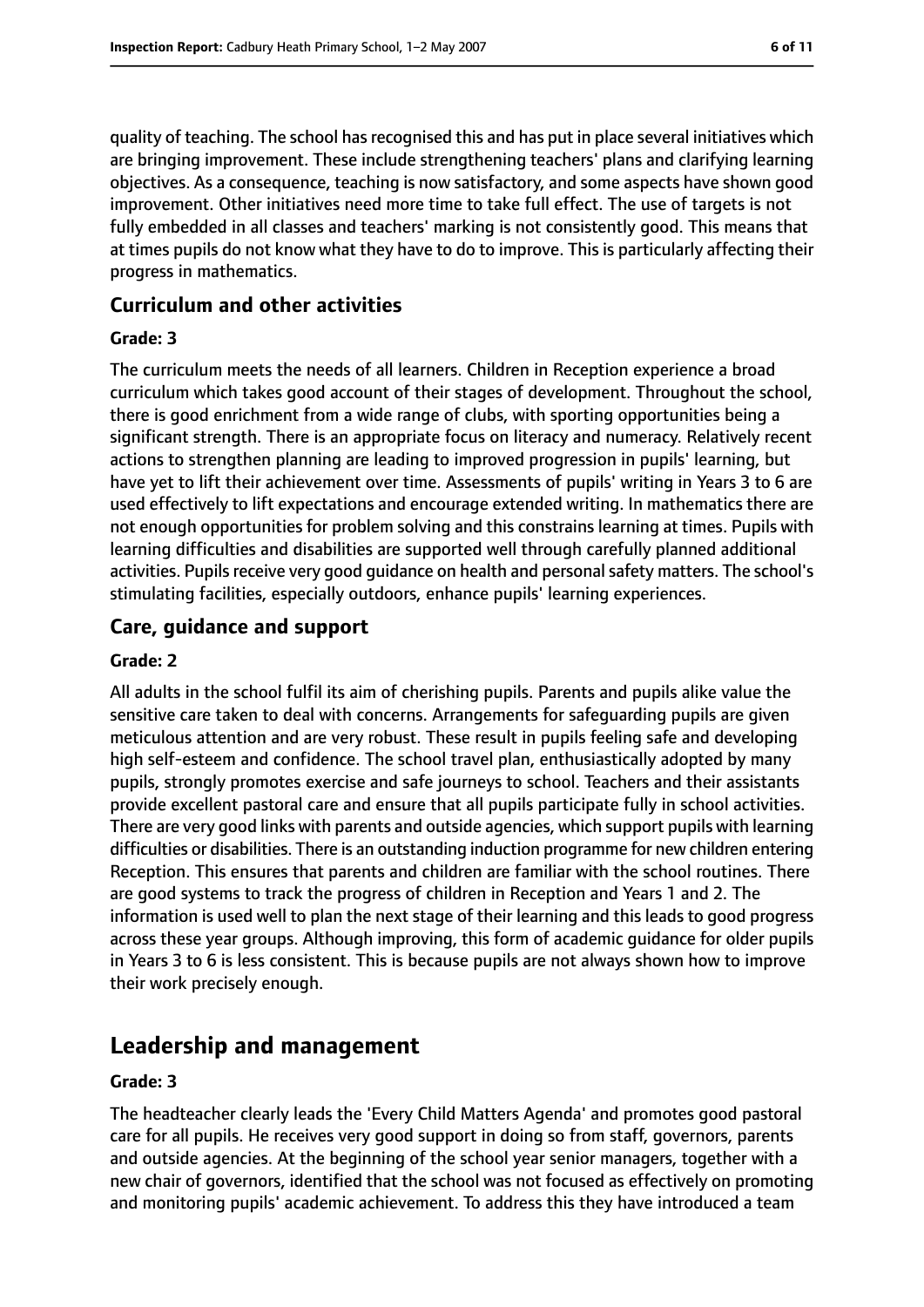approach to how leaders and managers operate. More responsibility is being delegated to subject and year team leaders. Governors too are reviewing their monitoring roles. Together they are making better use of the expertise available and are demonstrating a satisfactory capacity to improve in the future. Self-evaluation is satisfactory and there is an improved awareness of the school's strengths and weaknesses. Much has been achieved in a relatively short period of time, for example, improved curricular planning, but initiatives have yet to ensure consistently good teaching and learning, especially in Years 3 to 6.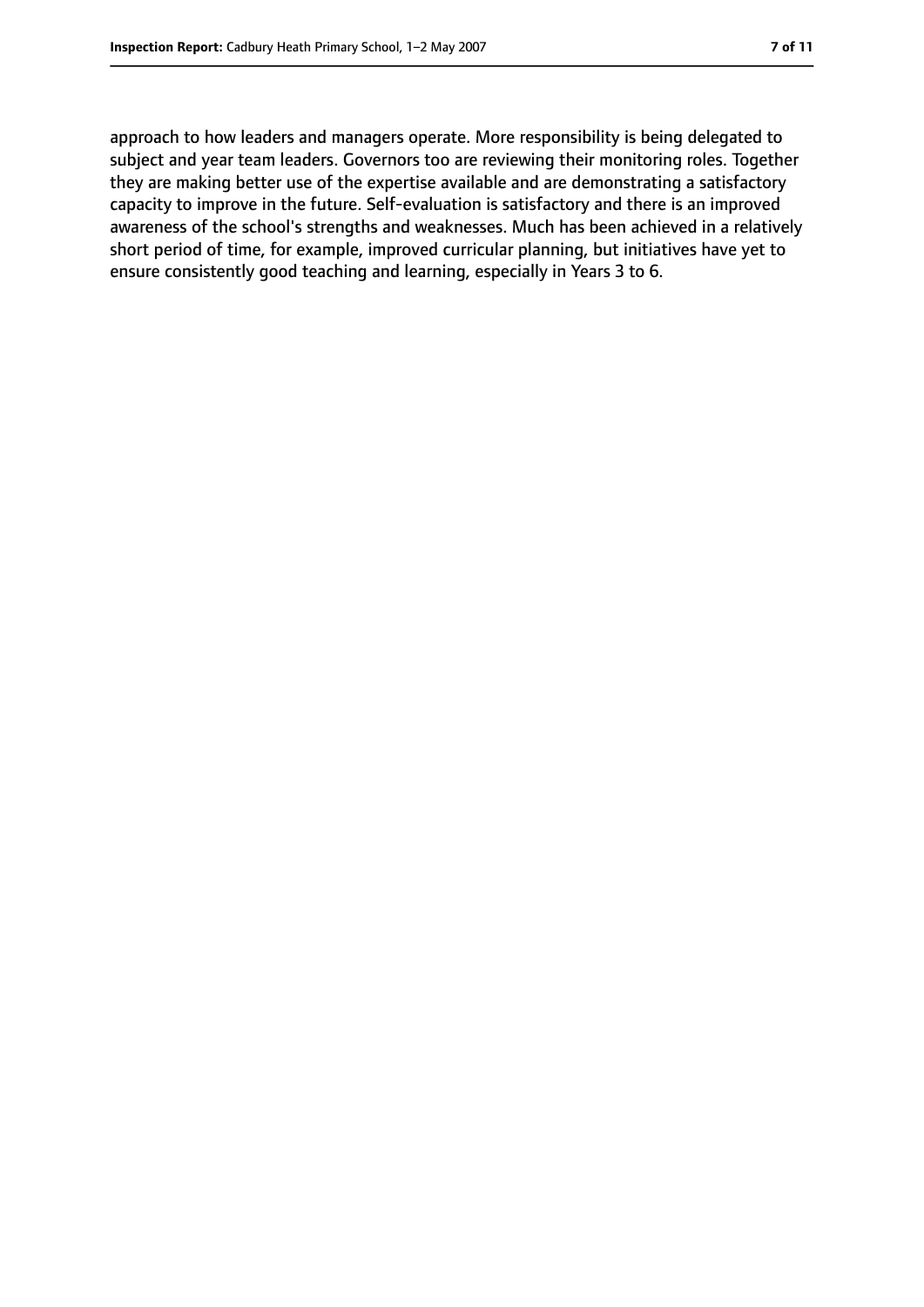**Any complaints about the inspection or the report should be made following the procedures set out in the guidance 'Complaints about school inspection', which is available from Ofsted's website: www.ofsted.gov.uk.**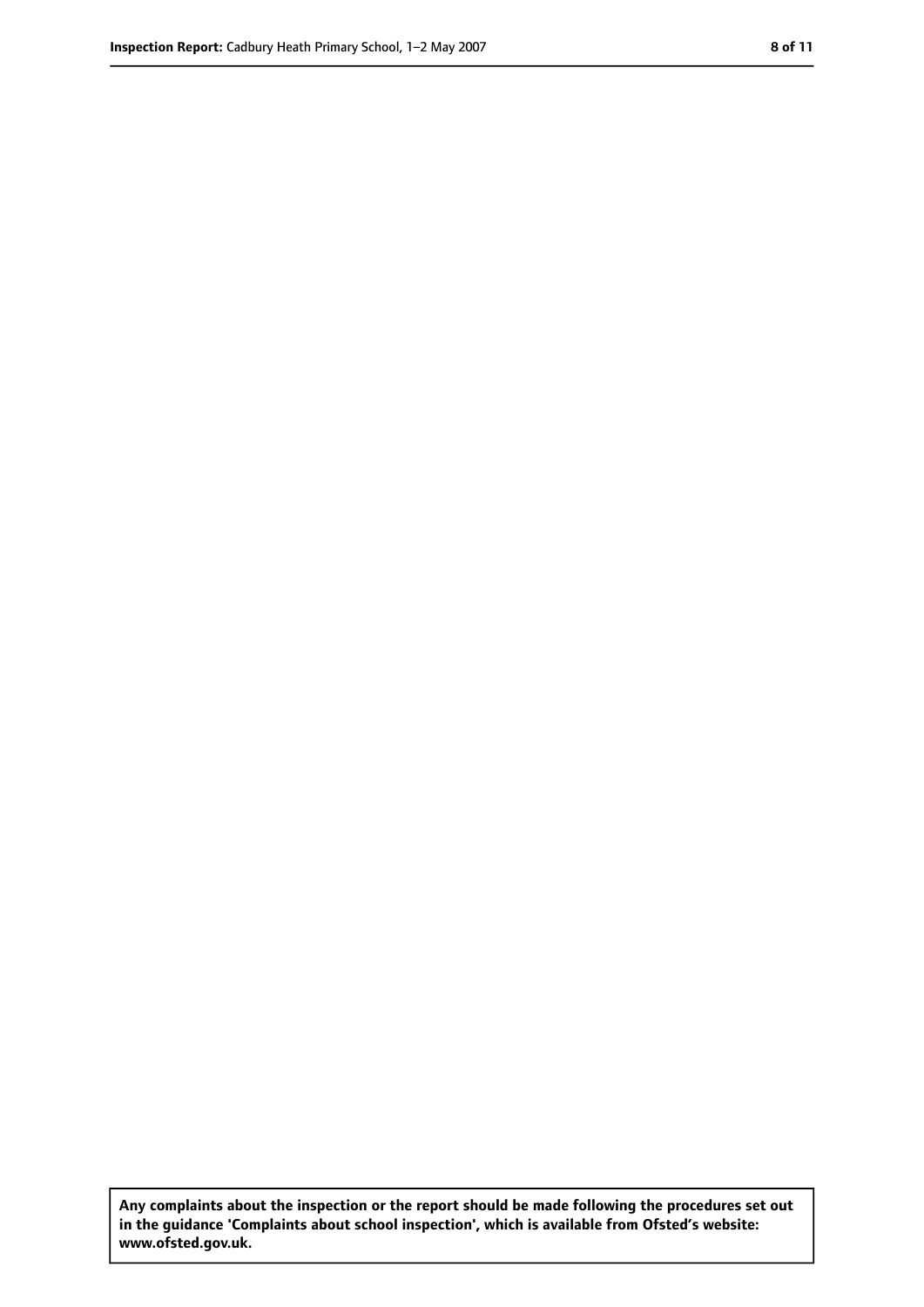#### **Annex A**

# **Inspection judgements**

| Key to judgements: grade 1 is outstanding, grade 2 good, grade 3 satisfactory, and grade 4 | School         |
|--------------------------------------------------------------------------------------------|----------------|
| inadeguate                                                                                 | <b>Overall</b> |

## **Overall effectiveness**

| How effective, efficient and inclusive is the provision of education, integrated<br>care and any extended services in meeting the needs of learners? |     |
|------------------------------------------------------------------------------------------------------------------------------------------------------|-----|
| How well does the school work in partnership with others to promote learners'<br>well-being?                                                         |     |
| The quality and standards in the Foundation Stage                                                                                                    |     |
| The effectiveness of the school's self-evaluation                                                                                                    |     |
| The capacity to make any necessary improvements                                                                                                      |     |
| Effective steps have been taken to promote improvement since the last<br>inspection                                                                  | Yes |

## **Achievement and standards**

| How well do learners achieve?                                                                               |  |
|-------------------------------------------------------------------------------------------------------------|--|
| The standards <sup>1</sup> reached by learners                                                              |  |
| How well learners make progress, taking account of any significant variations between<br>groups of learners |  |
| How well learners with learning difficulties and disabilities make progress                                 |  |

## **Personal development and well-being**

| How good is the overall personal development and well-being of the<br>learners?                                  |  |
|------------------------------------------------------------------------------------------------------------------|--|
| The extent of learners' spiritual, moral, social and cultural development                                        |  |
| The behaviour of learners                                                                                        |  |
| The attendance of learners                                                                                       |  |
| How well learners enjoy their education                                                                          |  |
| The extent to which learners adopt safe practices                                                                |  |
| The extent to which learners adopt healthy lifestyles                                                            |  |
| The extent to which learners make a positive contribution to the community                                       |  |
| How well learners develop workplace and other skills that will contribute to<br>their future economic well-being |  |

## **The quality of provision**

| How effective are teaching and learning in meeting the full range of the<br>learners' needs?          |  |
|-------------------------------------------------------------------------------------------------------|--|
| How well do the curriculum and other activities meet the range of needs<br>and interests of learners? |  |
| How well are learners cared for, quided and supported?                                                |  |

 $^1$  Grade 1 - Exceptionally and consistently high; Grade 2 - Generally above average with none significantly below average; Grade 3 - Broadly average to below average; Grade 4 - Exceptionally low.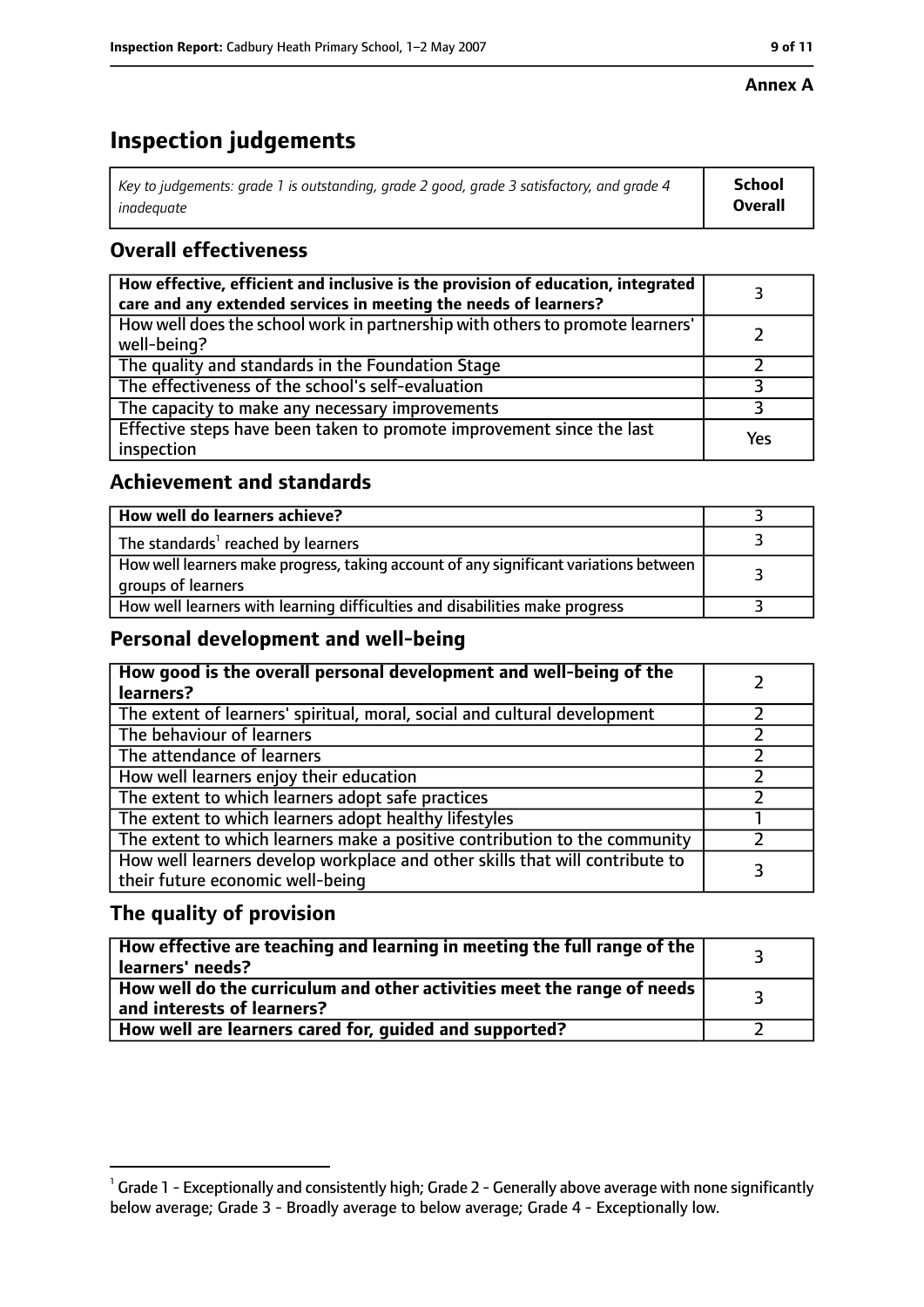# **Leadership and management**

| How effective are leadership and management in raising achievement<br>and supporting all learners?                                              | 3         |
|-------------------------------------------------------------------------------------------------------------------------------------------------|-----------|
| How effectively leaders and managers at all levels set clear direction leading<br>to improvement and promote high quality of care and education | 3         |
| How effectively performance is monitored, evaluated and improved to meet<br>challenging targets                                                 | 3         |
| How well equality of opportunity is promoted and discrimination tackled so<br>that all learners achieve as well as they can                     |           |
| How effectively and efficiently resources, including staff, are deployed to<br>achieve value for money                                          | 3         |
| The extent to which governors and other supervisory boards discharge their<br>responsibilities                                                  | 3         |
| Do procedures for safequarding learners meet current government<br>requirements?                                                                | Yes       |
| Does this school require special measures?                                                                                                      | <b>No</b> |
| Does this school require a notice to improve?                                                                                                   | No        |